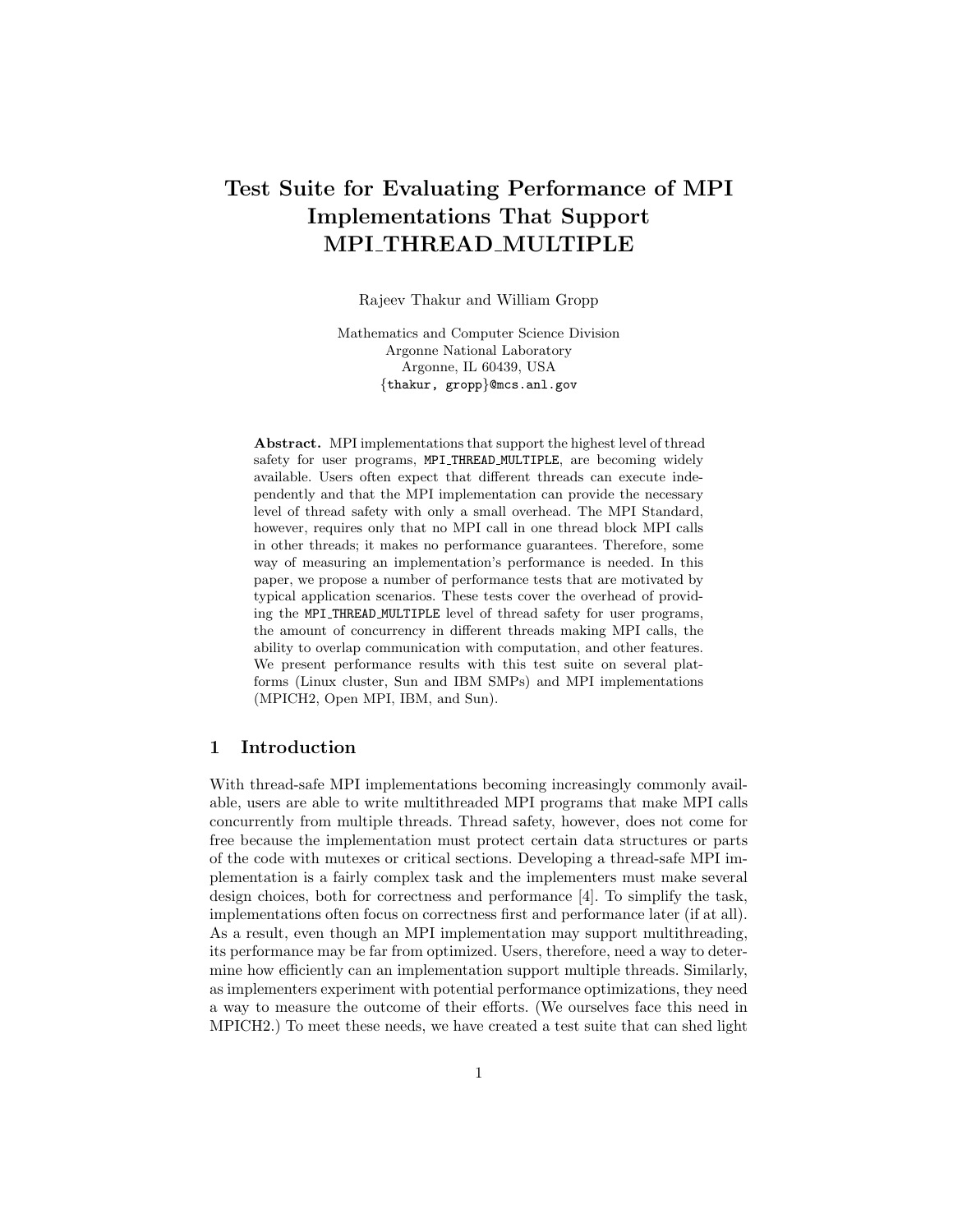on the performance of an MPI implementation in the multithreaded case. We describe the various tests in the suite, the rationale behind them, and their performance with several MPI implementations (MPICH2, Open MPI, IBM MPI, and Sun MPI) on several platforms.

*Related Work.* Related work includes all the work on developing thread-safe MPI implementations. Protopopov and Skjellum discuss a number of issues related to threads and MPI, including a design for a thread-safe version of MPICH-1 [7, 8]. Plachetka describes a mechanism for making a thread-unsafe PVM or MPI implementation quasi-thread-safe by adding an interrupt mechanism and two functions to the implementation  $[6]$ . García et al. present MiMPI, a threadsafe implementation of MPI [3]. TOMPI [2] and TMPI [9] are *thread-based* MPI implementations, where each MPI process is actually a thread. USFMPI is a multithreaded implementation of MPI that internally uses a separate thread for communication [1]. A good discussion of the issues in developing a threadsafe MPI implementation is given in [4]. The MPI benchmarks from Ohio State University [5] contain a multithreaded latency test, which is a ping-pong test with one thread on the sender side and two (or more) threads on the receiver side.

# 2 Overview of MPI and Threads

To understand the test suite and the rationale behind each test, it is essential to understand the thread-safety specification in MPI. Below, we briefly describe the relevant features of MPI's thread-safety specification.

For performance reasons, MPI defines four "levels" of thread safety and allows the user to indicate the level desired—the idea being that the implementation need not incur the cost for a higher level of thread safety than the user needs. The four levels of thread safety are:

- 1. MPI THREAD SINGLE Each process has a single thread of execution.
- 2. MPI\_THREAD\_FUNNELED A process may be multithreaded, but only the thread that initialized MPI may make MPI calls.
- 3. MPI\_THREAD\_SERIALIZED A process may be multithreaded, but only one thread at a time may make MPI calls.
- 4. MPI THREAD MULTIPLE A process may be multithreaded and multiple threads may simultaneously call MPI functions (with some restrictions mentioned below).

An implementation is not required to support levels higher than MPI THREAD SINGLE; that is, an implementation is not required to be thread safe. A fully threadcompliant implementation, however, will support MPI THREAD MULTIPLE. MPI provides a function, MPI Init thread, by which the user can indicate the level of thread support desired, and the implementation will return the level supported. A portable program that does not call MPI\_Init\_thread should assume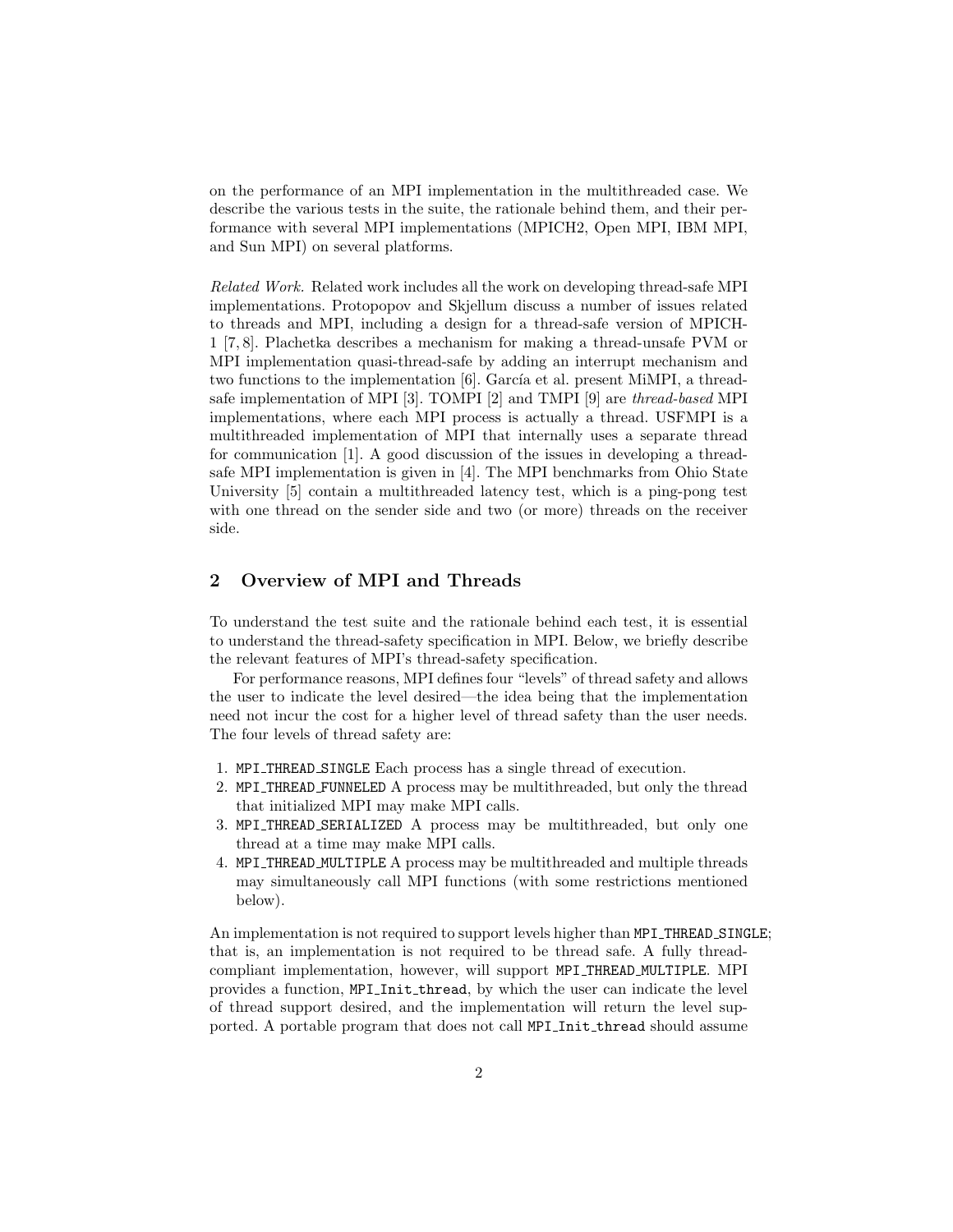| Process <sub>0</sub>                     | <i>Process 1</i>                         |
|------------------------------------------|------------------------------------------|
| Thread 0<br>Thread 1                     | Thread 0<br>Thread 1                     |
| $MPI\_Recv(src=1)$   $MPI\_Send(dest=1)$ | MPI Recv(src=0) $\vert$ MPI Send(dest=0) |

Fig. 1. An implementation must ensure that this example never deadlocks for any ordering of thread execution.

that only MPI THREAD SINGLE is supported. The tests described in this paper focus on the MPI THREAD MULTIPLE (fully multithreaded) case.

For MPI THREAD MULTIPLE, the MPI Standard specifies that when multiple threads make MPI calls concurrently, the outcome will be as if the calls executed sequentially in some (any) order. Also, blocking MPI calls will block only the calling thread and will not prevent other threads from running or executing MPI functions. MPI also says that it is the user's responsibility to prevent races when threads in the same application post conflicting MPI calls. For example, the user cannot call MPI Info set and MPI Info free on the same info object concurrently from two threads of the same process; the user must ensure that the MPI Info free is called only after MPI Info set returns on the other thread. Similarly, the user must ensure that collective operations on the same communicator, window, or file handle are correctly ordered among threads.

A straightforward implication of the MPI thread-safety specification is that an implementation cannot implement thread safety by simply acquiring a lock at the beginning of each MPI function and releasing it at the end of the function: A blocked function that holds a lock may prevent MPI functions on other threads from executing, which in turn might prevent the occurrence of the event that is needed for the blocked function to return. An example is shown in Figure 1. If thread 0 happened to get scheduled first on both processes, and MPI Recv simply acquired a lock and waited for the data to arrive, the MPI Send on thread 1 would not be able to acquire its lock and send its data, which in turn would cause the MPI Recv to block forever. Therefore, the implementation must release the lock at least before blocking within the MPI Recv and then reacquire the lock if needed after the data has arrived. (The tests described in this paper provide some information about the fairness and granularity of how blocking MPI functions are handled by the implementation.)

## 3 The Test Suite

Users of threads in MPI often have expectations of the performance of threads, both those making MPI calls and those performing computation concurrently with threads that are making MPI calls. In particular, threads are often used for hiding latency by allowing the user to begin an operation that may need to block while waiting for data, with the expectation that, while blocked, the thread will consume little or no CPU resources. More specifically, users often have the following expectations: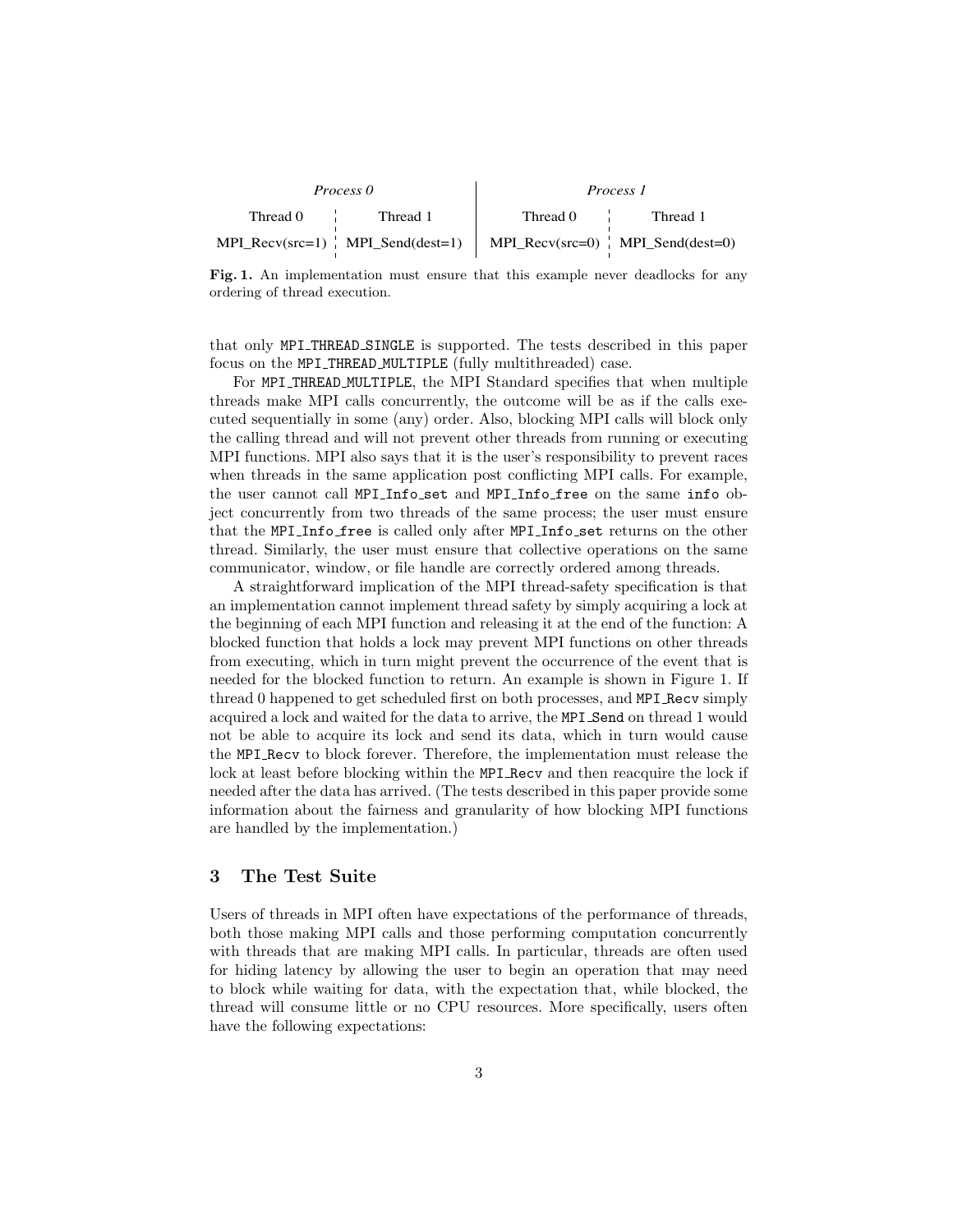- The cost of thread safety, compared with lower levels of thread support, such as MPI THREAD FUNNELED, is low.
- Multiple threads making MPI calls, such as MPI SEND or MPI Bcast, can make progress simultaneously.
- A blocking MPI routine in one thread does not consume excessive CPU resources while waiting.

Our tests are designed to test these expectations. These tests are described in more detail below; in terms of the above categories, they are:

- Cost of thread safety One simple test to measure MPI THREAD MULTIPLE overhead.
- Concurrent progress Tests to measure concurrent bandwidth by multiple threads of a process to multiple threads of another process, as compared with multiple processes to multiple processes. Both point-to-point and collective operations are included.
- Computation overlap Tests to measure the overlap of communication with computation and the ability of the application to use a thread to provide a nonblocking version of a communication operation for which there is no corresponding MPI call, such as nonblocking collectives or I/O operations that involve several steps.

We describe the tests below and present performance results on the following platforms and MPI implementations.

- Linux Cluster We used the Breadboard cluster at Argonne, in which each node has two dual-core 2.8 GHz AMD Opteron CPUs. The nodes are connected by gigabit ethernet. We used MPICH2 1.0.5 and Open MPI 1.2.1.
- Sun Fire SMP We used a Sun Fire SMP from the Sun cluster at the RWTH Aachen University. The specific machine we ran on was a Sun Fire E2900 with eight dual-core UltraSPARC IV 1.2 GHz CPUs. It runs Sun's MPI (ClusterTools 5).
- IBM SMP We also used an IBM p655+ SMP from the DataStar cluster at the San Diego Supercomputer Center. The machine has eight 1.7 GHz POWER4+ CPUs and runs IBM's MPI.

#### 3.1 MPI\_THREAD\_MULTIPLE Overhead

This test measures the ping-pong latency for two cases of a *single*-threaded program: initializing MPI with just MPI Init and initializing it with MPI Init thread for MPI THREAD MULTIPLE. It demonstrates the overhead of ensuring thread safety for MPI THREAD MULTIPLE—typically implemented by acquiring and releasing locks—even though no special steps are needed in this case because the process is single threaded (but the implementation does not know that).

Figure 2 shows the results. On the Linux cluster, with both MPICH2 and Open MPI, the overhead of MPI THREAD MULTIPLE is less than 0.5 *µ*s. On the IBM SMP with IBM MPI, it is less than  $0.25 \mu s$ . On the other hand, on the Sun SMP with Sun MPI, the overhead is very high—more than  $3 \mu s$ .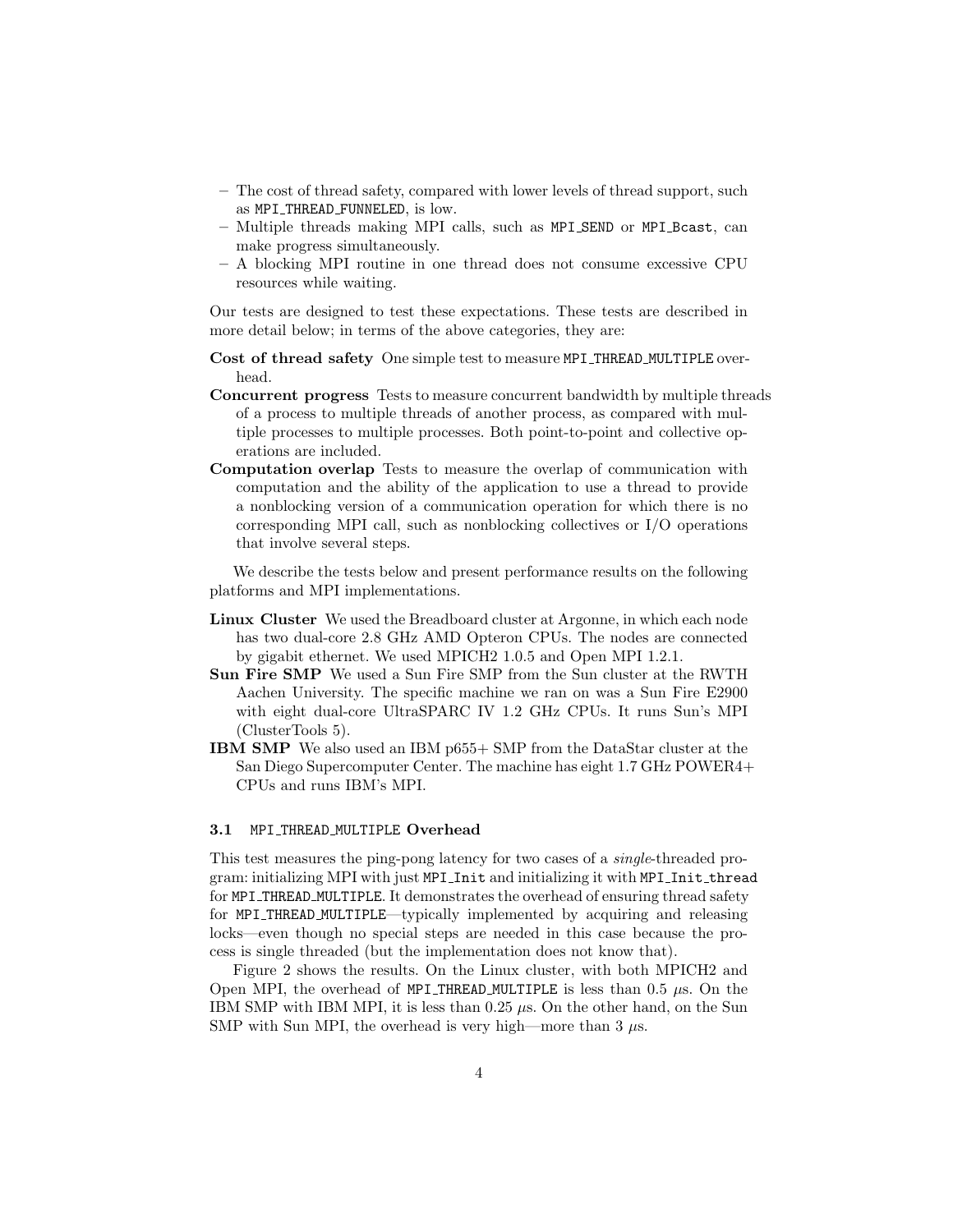

Fig. 2. Overhead of MPI THREAD MULTIPLE on the Linux cluster (left) and Sun and IBM SMPs (right).

#### 3.2 Concurrent Bandwidth

This test compares the cumulative bandwidth obtained when multiple threads of a process communicate with multiple threads of another process, versus doing the same with multiple processes instead of threads (see Figure 3). It demonstrates how much thread locks affect the cumulative bandwidth; ideally, the multiprocess and multithreaded cases should perform similarly.

Figure 4 shows the results. On the Linux cluster, the tests were run on two nodes, with all communication happening across nodes. We ran two cases: one where there were as many processes/threads as the number of processors on a node (four) and one where there were eight processes/threads running on four processors. In both cases, there was no measurable difference in bandwidth between threads and processes with MPICH2. With Open MPI, there was decline in bandwidth with threads in the oversubscribed case.

On the Sun and IBM SMPs, on the other hand, there was a substantial decline (more than 50% in some cases) in the bandwidth when threads were used instead of processes. Using threads on these machines has high overhead.



Fig. 3. Communication test when using multiple threads (left) versus multiple processes (right).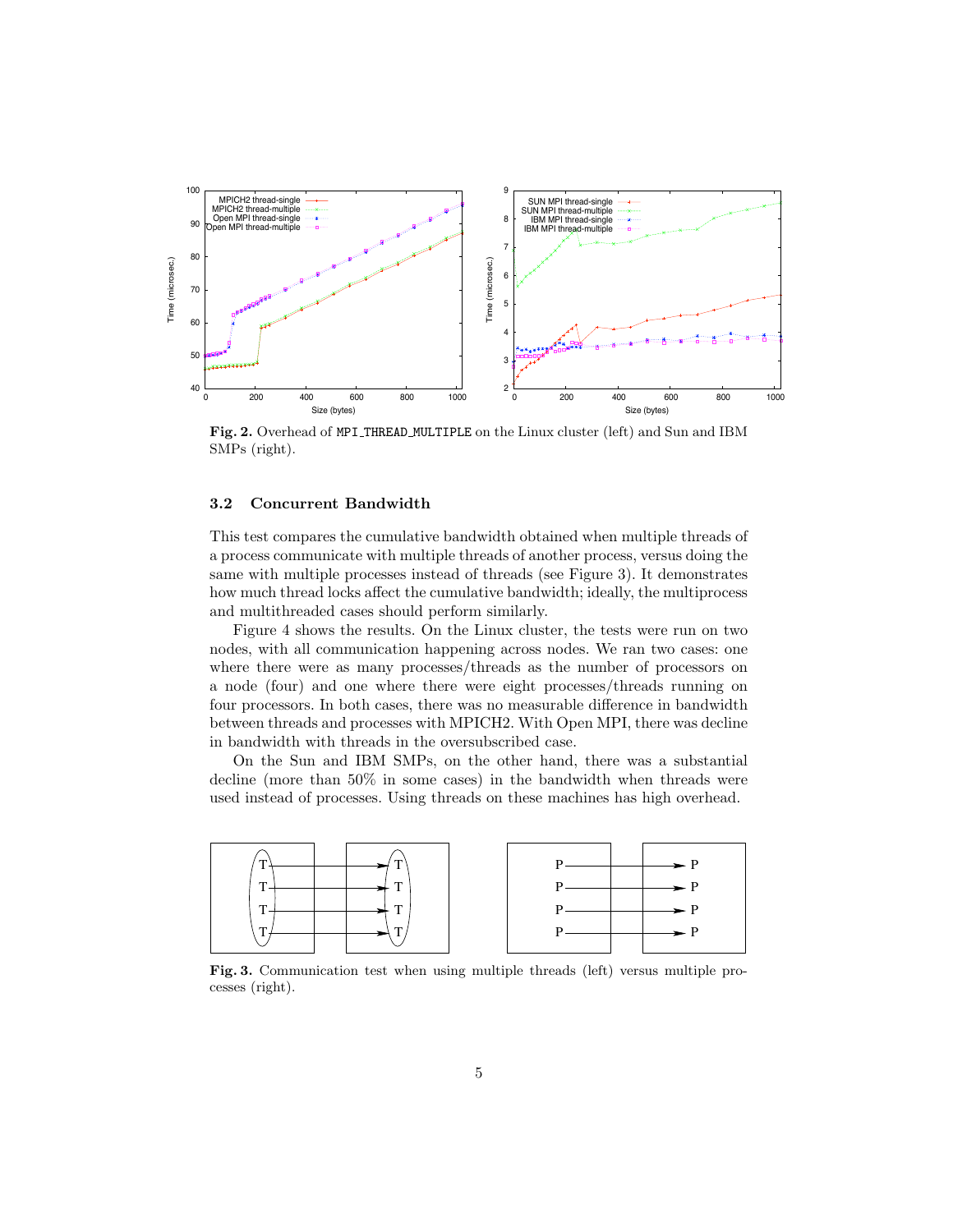

Fig. 4. Concurrent bandwidth test on Linux cluster (left) and Sun and IBM SMPs (right).

#### 3.3 Concurrent Latency

This test is similar to the concurrent bandwidth test except that it measures the time for individual short messages instead of concurrent bandwidth for large messages. Figure 5 shows the results. On the Linux cluster with MPICH2, there is a 20  $\mu$ s overhead in latency when using concurrent threads instead of processes; with Open MPI, the overhead is about 30 *µ*s. With Sun and IBM MPI, the latency with threads is about 10 times the latency with processes, which again indicates that there is a substantial performance penalty with using threads on these machines.



Fig. 5. Concurrent latency test on Linux cluster (left) and Sun and IBM SMPs (right).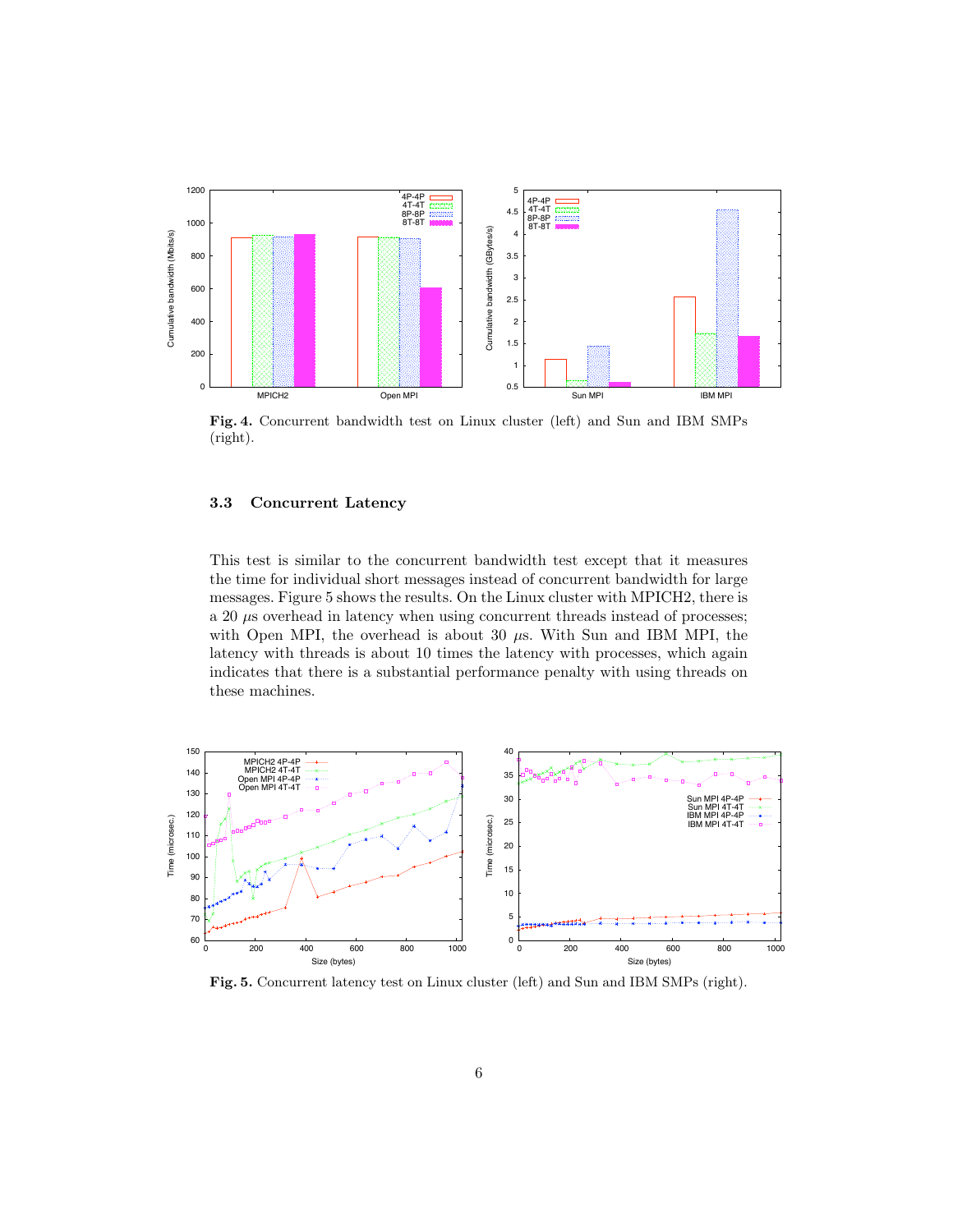

Fig. 6. Concurrent short-long messages test on Linux cluster (left) and Sun and IBM SMPs (right).

#### 3.4 Concurrent Short-Long Messages

This test is a blend of the concurrent bandwidth and concurrent latency tests. It has two versions. In the threads version, rank 0 has two threads: one sends a long message to rank 1 and the other sends a series of short messages to rank 2. The second version of the test is similar except that the two senders are processes instead of threads. This test tests the fairness of thread scheduling and locking. If they were fair, one would expect each of the short messages to take roughly the same amount of time.

The results are shown in Figure 6. With both MPICH2 and Open MPI, the cost of communicating the long message is evenly distributed among a number of short messages. A single short message is not penalized for the entire time the long message is communicated. This demonstrates that, in the threaded case, locks are fairly held and released and that the thread blocked in the long-message send does not block the other thread. With Sun and IBM MPI, however, one sees spikes in the graphs, indicating that the scheduling and lock releasing are not really fair.

#### 3.5 Computation/Communication Overlap

This test measures the ability of an implementation to overlap communication with computation and provides users an alternative way of achieving the same if the implementation does not do so. The test has two versions. One version has an iterative loop in which a process communicates with its four nearest neighbors by posting nonblocking sends and receives, followed by a computation phase, followed by an MPI Waitall for the communication to complete. The second version is similar, except that before the iterative loop, each process spawns a thread that blocks on an MPI Recv. The matching MPI Send is called by the main thread only at the end of the program, just before MPI Finalize. The thread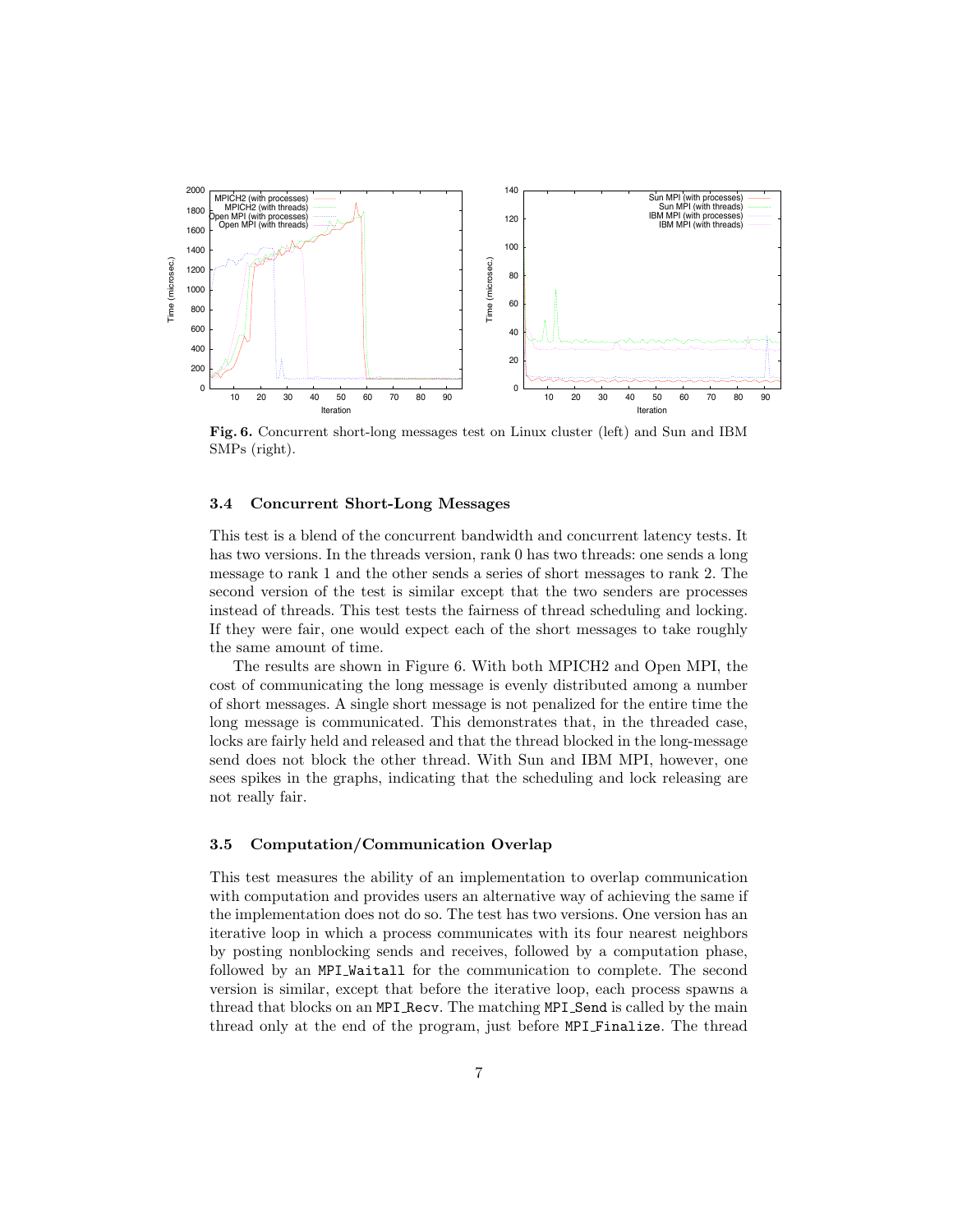

Fig. 7. Computation/communication overlap test on Linux cluster (left) and Sun and IBM SMPs (right).

thus blocks in the MPI Recv while the main thread is in the communicationcomputation loop. Since the thread is executing an MPI function, whenever it gets scheduled by the operating system, it can cause progress to occur on the communication initiated by the main thread. This technique effectively simulates asynchronous progress by the MPI implementation. If the total time taken by the communication-computation loop is less than in the nonthreaded version, it indicates that the MPI implementation on its own cannot overlap communication with computation.

Figure 7 shows the results. "no overlap" refers to the test without the thread and "overlap" is the test with the thread. The results with MPICH2 demonstrate that it does not do asynchronous progress as the overlap version of the test performs better. With Open MPI, we ran two experiments. We first used the default build, and the results indicate that it performs similar to MPICH2—no overlap of computation and communication. Open MPI can also be optionally built to use an extra thread internally for asynchronous progress. With this version of the library, we see that indeed there is asynchronous progress, as the performance is nearly the same as for the "overlap" test with the default build. That is, the case with the implementation-created progress thread performs similarly to the case with the user-created thread.

The results on the Sun and IBM SMPs indicate no overlap. In fact, with eight processes, the performance was worse with the overlap thread because of the high overhead with using threads with these MPI implementations.

#### 3.6 Concurrent Collectives

This test compares the performance of concurrent calls to a collective function (MPI Allreduce) issued from multiple threads to that when issued from multiple processes. The test uses multiple communicators, and processes are arranged such that the processes belonging to a given communicator are located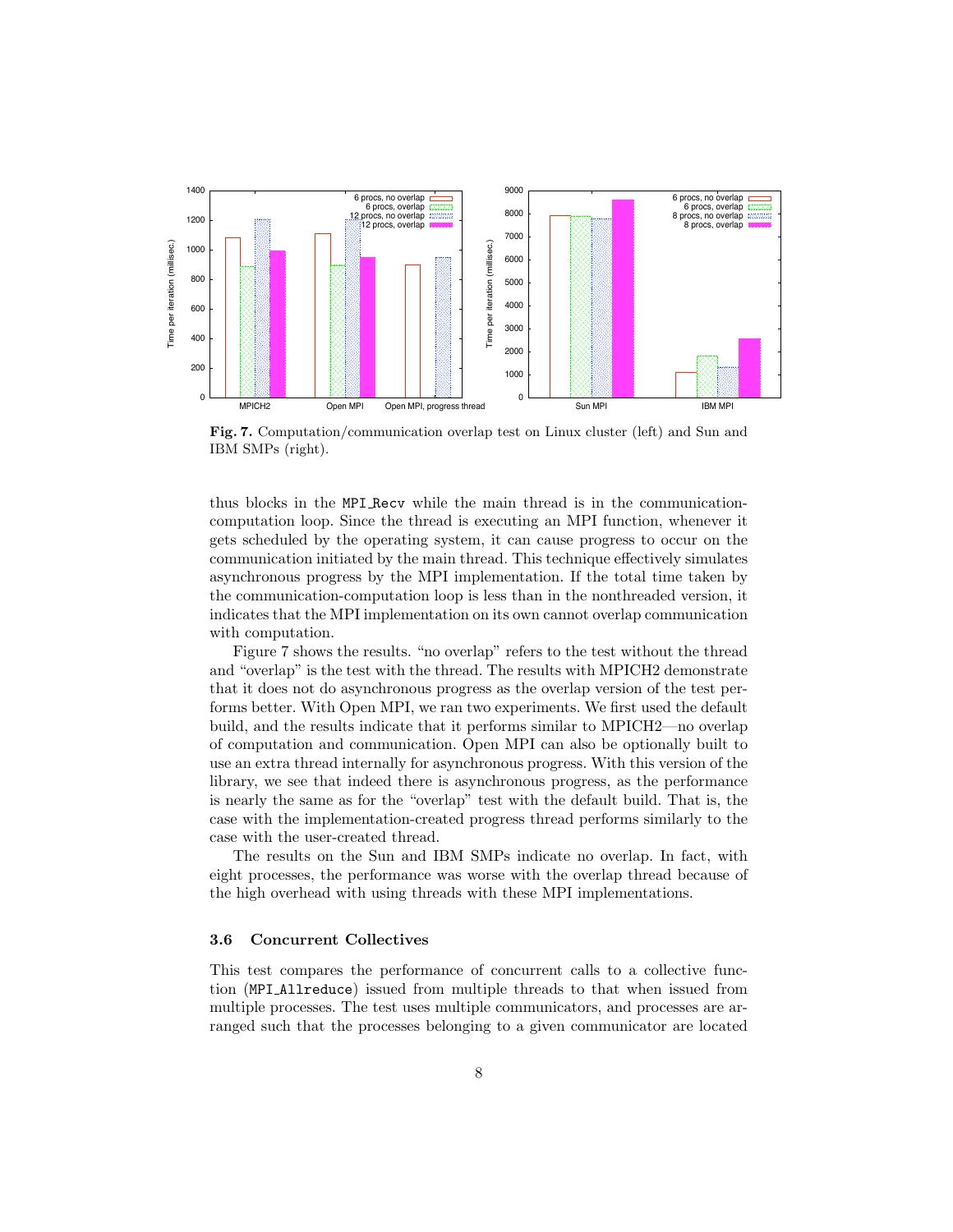

Fig. 8. Left: Concurrent collectives test on the Linux cluster (4x3 refers to 4 process/threads each on 3 nodes). Right: Concurrent collectives and computation test on the Linux cluster.

on different nodes. In other words, collective operations are issued by multiple threads/processes on a node, with all communication taking place across nodes (similar to Figure 3 but for collectives and using multiple nodes).

Figure 8 (left) shows the results on the Linux cluster. MPICH2 has relatively small overhead for the threaded version, compared with Open MPI.

### 3.7 Concurrent Collectives and Computation

This test evaluates the ability to use a thread to hide the latency of a collective operation while using all available processors to perform computations. It uses  $p+1$  threads on a node with p processors. Threads  $0-(p-1)$  perform some computation iteratively. Thread *p* does an MPI Allreduce with its corresponding threads on other nodes. When the allreduce completes, it sets a flag, which stops the iterative loop on the other threads. The number of iterations completed on the threads is reported. This number is compared with the case when there is no allreduce thread (the higher the better).

Figure 8 (right) shows the results on the Linux cluster. MPICH2 demonstrates a better ability to hide the latency of the allreduce, compared with Open MPI.

## 4 Concluding Remarks

As MPI implementations supporting MPI THREAD MULTIPLE become increasingly available, there is a need for tests that can shed light on the performance and overhead associated with using multiple threads. We have developed such a test suite and presented its performance on multiple platforms and implementations. The results indicate relatively good performance with MPICH2 and Open MPI